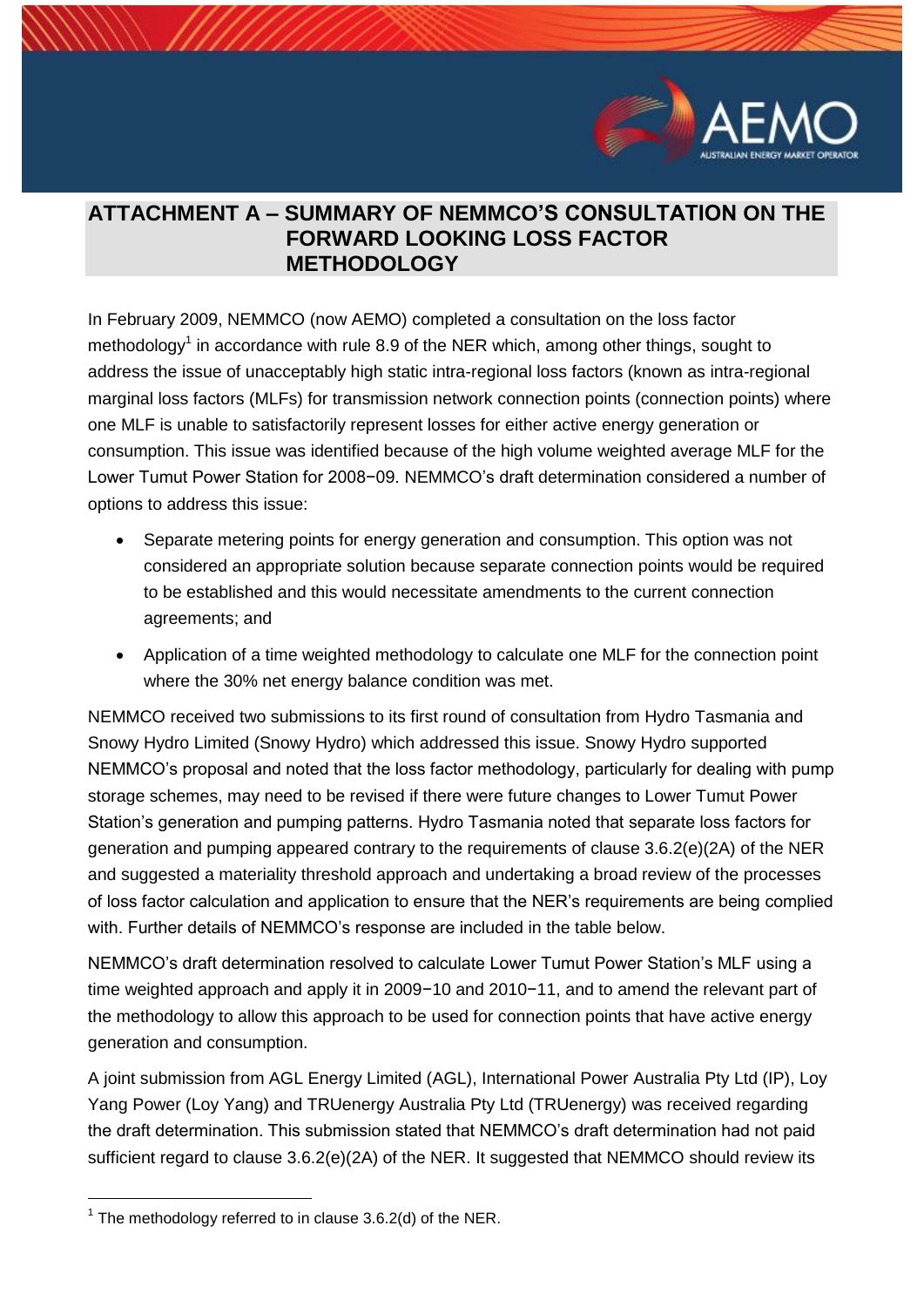

determination and seek any necessary Rule changes to better align the loss factor with that clause. Regarding this issue, NEMMCO's final determination indicated that it would:

- Propose a Rule change to clause 3.6.2 of the NER to allow more than one MLF to be applied to a connection point where energy generation and consumption exists.
- Until the Rule change is approved, apply the time weighted approach for the final MLF where a connection point has both energy generation and consumption and where:
	- o constructing two separate connection points for each direction of energy flow is not feasible;
	- $\circ$  the 30% net energy balance condition is met.<sup>2</sup>

-

Relevant sections of the Methodology for Calculating Forward Looking Transmission Loss Factors were amended accordingly.

The following table provides an outline of the stages of consultation, stakeholder comments and NEMMCO's response to these with respect to the issue concerning calculating the MLF for connection points with bi-directional energy flows. For further information regarding the consultation documents see: [http://www.aemo.com.au/electricityops/178-0099.html.](http://www.aemo.com.au/electricityops/178-0099.html)

 $2$  NEMMCO performed analysis to determine under what conditions one MLF for a pump storage facility becomes inappropriate. It concluded that when the difference between net energy absorption and net energy generation for a single connection point is less than 30% of the net energy generation, one MLF is no longer acceptable.